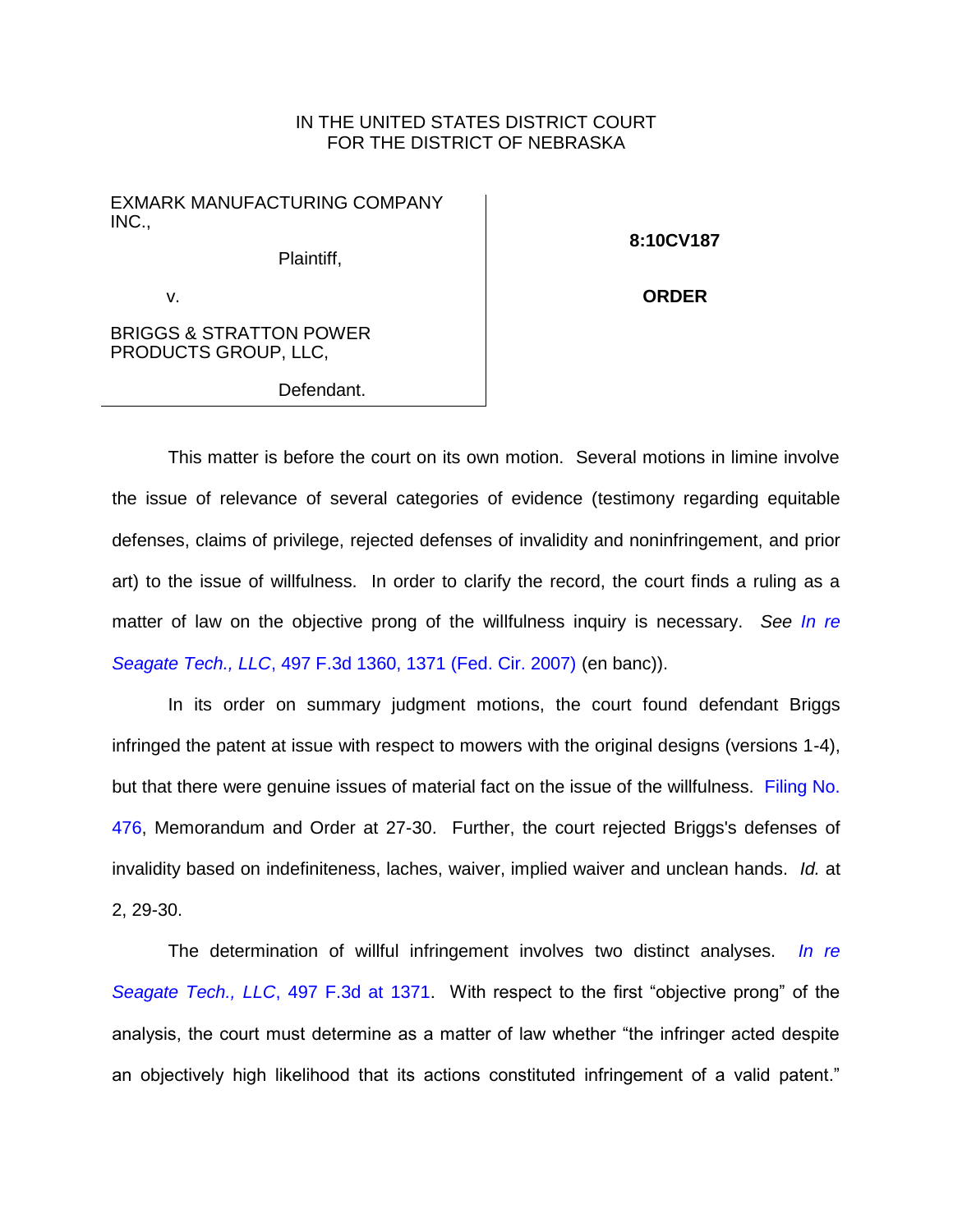*[Bard Peripheral Vascular, Inc. v. W.L. Gore & Assocs.](https://www.westlaw.com/Document/I2a6b8f349b2311e4b4bafa136b480ad2/View/FullText.html?transitionType=Default&contextData=(sc.Default)&VR=3.0&RS=da3.0&fragmentIdentifier=co_pp_sp_506_844)*, 776 F.3d 837, 844 (Fed. Cir. 2015) (quoting *In re Seagate Tech., LLC,* [497 F.3d 1360, 1371 \(Fed. Cir. 2007\)](https://www.westlaw.com/Document/Ib85062014f3c11dcab5dc95700b89bde/View/FullText.html?transitionType=Default&contextData=(sc.Default)&VR=3.0&RS=da3.0&fragmentIdentifier=co_pp_sp_506_1371) (en banc)); *Carnegie Mellon Univ. v. Marvell Tech. Group*, No. 14-1492, 2015 U.S. App. LEXIS 13622, at \*36 (Fed. Cir. Aug. 4, 2015). "The state of mind of the accused infringer is not relevant to this objective inquiry." *Id.* With respect to the second "subjective prong" of the analysis, the jury must make a factual determination of whether the objectively-defined risk "was either known or so obvious that it should have been known to the accused infringer." *Id.*

"[G]enerally the 'objective' prong of *Seagate* tends not to be met where an accused infringer relies on a reasonable defense to a charge of infringement." *[Bard Peripheral](https://www.westlaw.com/Document/I853a9793b63f11e1b343c837631e1747/View/FullText.html?transitionType=Default&contextData=(sc.Default)&VR=3.0&RS=da3.0&fragmentIdentifier=co_pp_sp_506_1005)  Vascular, Inc. v. W.L. Gore & Assocs.*[, 682 F.3d 1003, 1005 \(Fed. Cir. 2012\)\(](https://www.westlaw.com/Document/I853a9793b63f11e1b343c837631e1747/View/FullText.html?transitionType=Default&contextData=(sc.Default)&VR=3.0&RS=da3.0&fragmentIdentifier=co_pp_sp_506_1005)citations omitted). The issue for the court is "whether a defense or noninfringement theory was 'reasonable.'" *Id.* at 1006. The court should determine, "based on the record ultimately made in the infringement proceedings," whether a "reasonable litigant could realistically expect" those defenses to succeed. *Id.* "The ultimate legal question of whether a reasonable person would have considered there to be a high likelihood of infringement of a valid patent should always be decided as a matter of law by the judge." *Id.* at 1007.

The court finds there is clear and convincing evidence in the record on the infringement proceedings with respect to Briggs's modified designs (version 1-4) that shows there was an objectively high likelihood that Briggs's manufacture and sale of mowers having the original baffle design would infringe Exmark's patent. *See generally* Filing Nos. 391-393, Indices of Evidence. Specifically, the president of Briggs' predecessor in interest, Ferris Industries, was deposed in the Scag case in 2002. [Filing No. 392-20,](https://ecf.ned.uscourts.gov/doc1/11313231243) Ex. 32, Wenzel Dep. Tr. (Scag) at 32-33, 62. The Scag case settled shortly before trial in 2003. [Filing No.](https://ecf.ned.uscourts.gov/doc1/11313231204)  [391-11,](https://ecf.ned.uscourts.gov/doc1/11313231204) Ex. 26, Scag Settlement Agreement. There is strong evidence that Briggs was

2